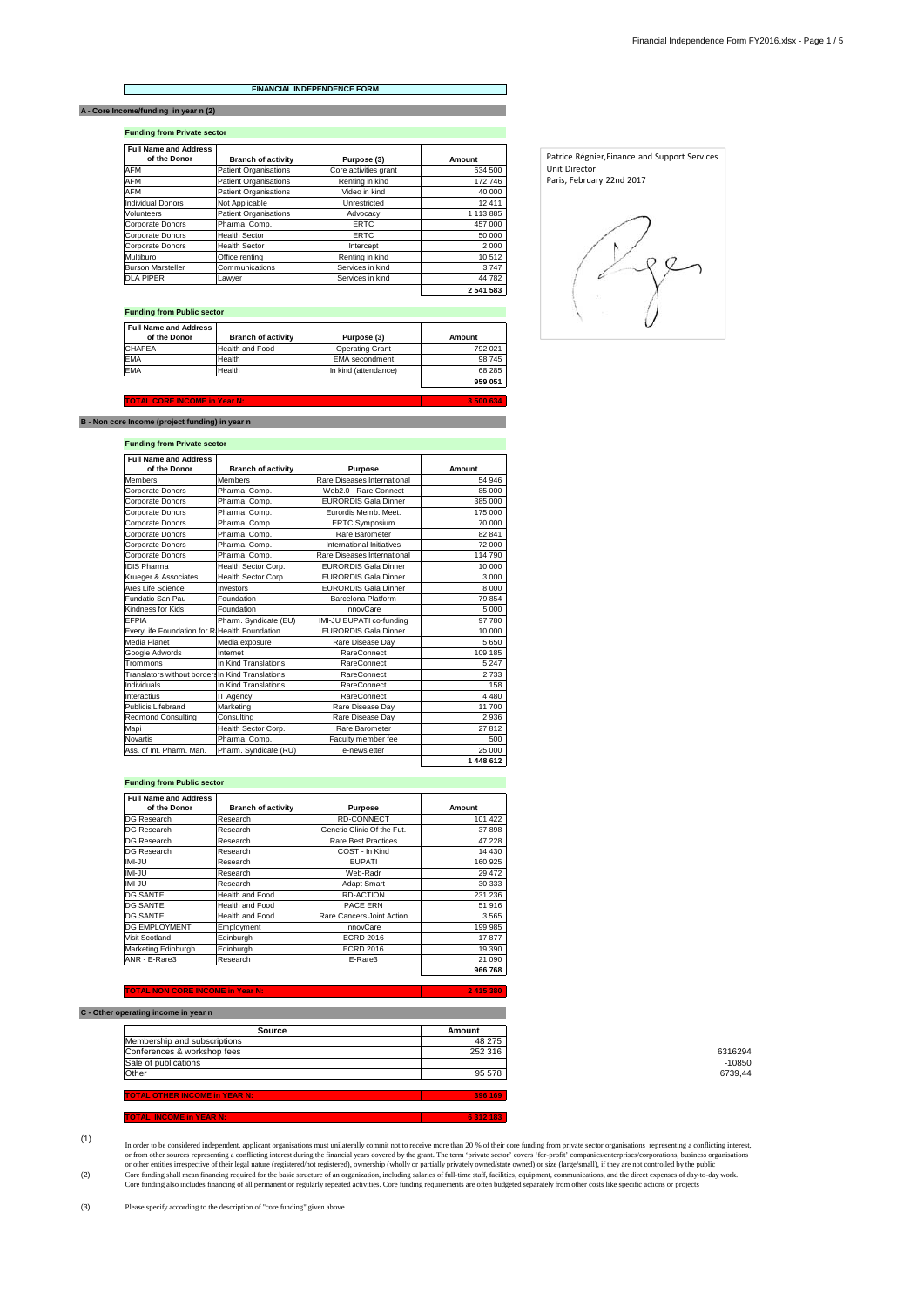| Company                     | <b>Purpose</b>                        | Amount  |
|-----------------------------|---------------------------------------|---------|
| <b>ACHILLION</b>            | Round Table of Companies              | 10 000  |
| <b>ACTELION</b>             | Round Table of Companies              | 10 000  |
| <b>AKCEA</b>                | Round Table of Companies              | 10 000  |
| <b>ALEXION</b>              | Round Table of Companies              | 10 000  |
| <b>ALNYLAM</b>              | Round Table of Companies              | 25 000  |
| AMGEN                       | Round Table of Companies              | 5 000   |
| AMICUS THERAPEUTICS         | Round Table of Companies              | 5 000   |
| ASTRAZENECA                 | Round Table of Companies              | 10 000  |
| <b>AUDENTES</b>             | Round Table of Companies              | 10 000  |
| <b>BAXALTA</b>              | Round Table of Companies              | 10 000  |
| <b>BAYER</b>                | Round Table of Companies              | 5 000   |
| <b>BIOGEN</b>               | Round Table of Companies              | 10 000  |
| <b>BIOMARIN</b>             | Round Table of Companies              | 10 000  |
| <b>BLUEBIRD BIO</b>         | Round Table of Companies              | 10 000  |
| <b>BOEHRINGER INGELHEIM</b> | Round Table of Companies              | 10 000  |
| <b>BRISTOL-MYERS SQUIBB</b> | Round Table of Companies              | 10 000  |
| <b>CELGENE</b>              | Round Table of Companies              | 25 000  |
| <b>CHIESI</b>               | Round Table of Companies              | 5 000   |
| <b>CSL BEHRING</b>          | Round Table of Companies              | 10 000  |
| <b>CYTOKINETICS</b>         | Round Table of Companies              | 10 000  |
| <b>DOMPE</b>                | Round Table of Companies              | 5 000   |
| <b>EUSA PHARMA</b>          | Round Table of Companies              | 10 000  |
| <b>GENZYME</b>              | Round Table of Companies              | 25 000  |
| <b>GRIFOLS</b>              | Round Table of Companies              | 10 000  |
| <b>HORIZON</b>              | Round Table of Companies              | 5 000   |
| <b>INCYTE</b>               | Round Table of Companies              | 10 000  |
| <b>INSMED</b>               | Round Table of Companies              | 5 000   |
| LFB BIOMEDICAMENTS          | Round Table of Companies              | 10 000  |
| LYSOGENE                    | Round Table of Companies              | 2 0 0 0 |
| <b>MERCK</b>                | Round Table of Companies              | 10 000  |
| <b>NOVARTIS</b>             | Round Table of Companies              | 10 000  |
| <b>ORPHAN EUROPE</b>        | Round Table of Companies              | 10 000  |
| OVID                        | Round Table of Companies              | 5 000   |
| PHARMA MAR                  | Round Table of Companies              | 5 000   |
| PTC                         | Round Table of Companies              | 10 000  |
| <b>RAPTOR</b>               | Round Table of Companies              | 10 000  |
| <b>ROCHE</b>                | Round Table of Companies              | 10 000  |
| SANTHERA                    | Round Table of Companies              | 10 000  |
| <b>SHIRE</b>                | Round Table of Companies              | 25 000  |
| SIGMA-TAU                   | Round Table of Companies              | 5 000   |
| SOBI                        | Round Table of Companies              | 10 000  |
| <b>SPARK THERAPEUTICS</b>   | Round Table of Companies              | 5 000   |
| <b>TAKEDA</b>               | Round Table of Companies              | 5 000   |
| <b>UCB</b>                  | Round Table of Companies              | 5 000   |
| <b>ULTRAGENYX</b>           | Round Table of Companies              | 10 000  |
| VANDA                       | Round Table of Companies              | 10 000  |
| <b>VERTEX</b>               | Round Table of Companies              | 10 000  |
|                             | <b>Round Table of Companies Total</b> | 457 000 |
| <b>BIOMARIN</b>             | <b>ERTC Symposium</b>                 | 5 000   |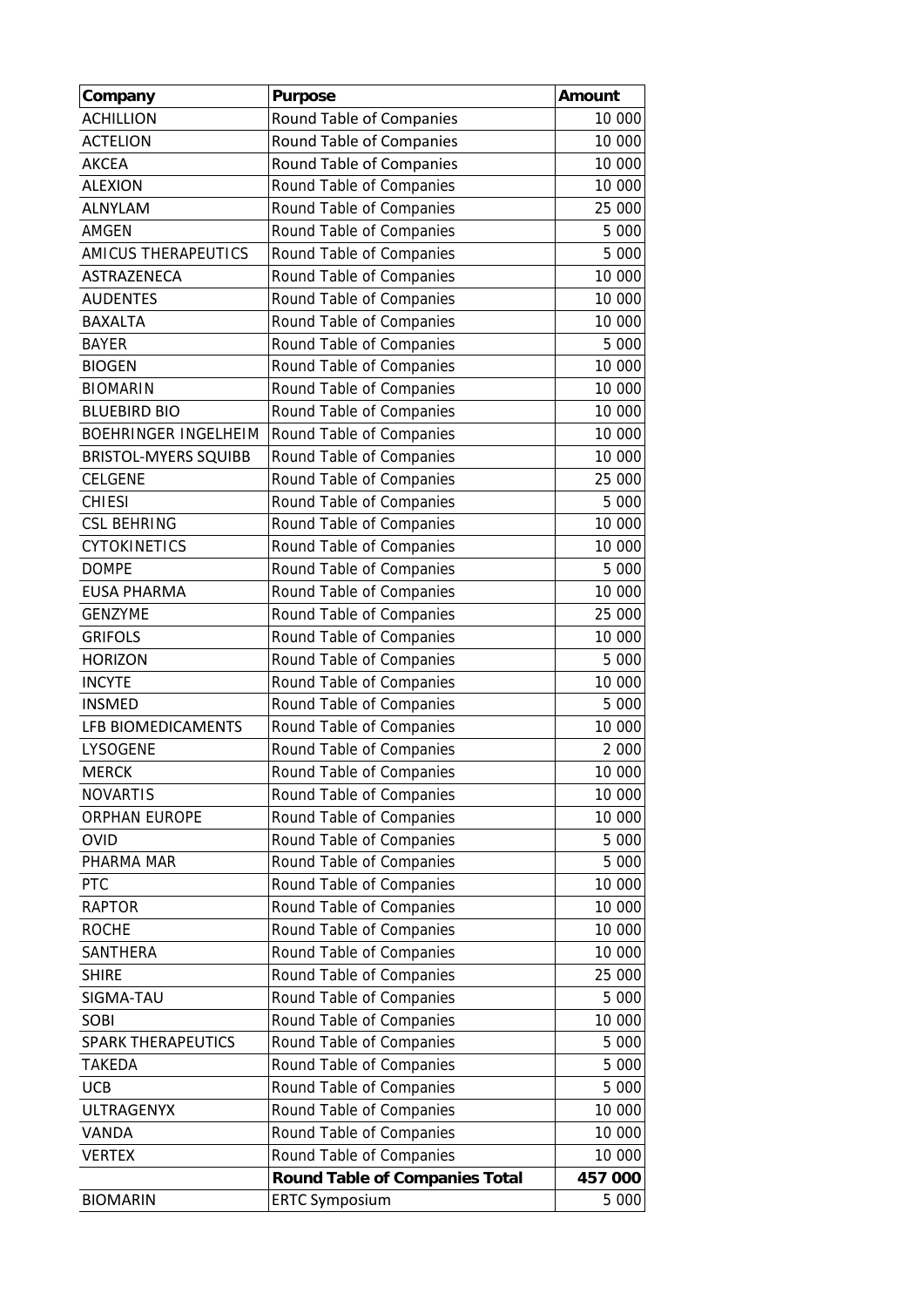| <b>CELGENE</b>              | <b>ERTC Symposium</b>          | 5 000            |
|-----------------------------|--------------------------------|------------------|
| <b>CSL BEHRING</b>          | <b>ERTC Symposium</b>          | 20 000           |
| PFIZER                      | <b>ERTC Symposium</b>          | 40 000           |
|                             | <b>ERTC Symposium Total</b>    | 70 000           |
| <b>ACTELION</b>             | Gala Dinner (even)             | 35 000           |
| <b>AMICUS THERAPEUTICS</b>  | Gala Dinner (even)             | 10 000           |
| ARIAD                       | Gala Dinner (even)             | 4 6 1 5          |
| <b>BAYER</b>                | Gala Dinner (even)             | 35 000           |
| <b>BIOGEN</b>               | Gala Dinner (even)             | 25 000           |
| <b>BIOMARIN</b>             | Gala Dinner (even)             | 25 000           |
| CELGENE                     | Gala Dinner (even)             | 25 000           |
| <b>CHIESI</b>               | Gala Dinner (even)             | 10 000           |
| <b>CLEMENTIA</b>            | Gala Dinner (even)             | 10 000           |
| <b>CSL BEHRING</b>          | Gala Dinner (even)             | 11 538           |
| <b>CYTOKINETICS</b>         | Gala Dinner (even)             | 20 000           |
| <b>HORIZON</b>              | Gala Dinner (even)             | 15 000           |
| <b>ORPHAN EUROPE</b>        | Gala Dinner (even)             | 10 000           |
| <b>PTC</b>                  | Gala Dinner (even)             | 25 000           |
| <b>RAPTOR</b>               | Gala Dinner (even)             | 10 000           |
| SANTHERA                    | Gala Dinner (even)             | 5 000            |
| <b>SHIRE</b>                | Gala Dinner (even)             | 50 000           |
| SIGMA-TAU                   | Gala Dinner (even)             | 4 6 1 5          |
| <b>SOBI</b>                 | Gala Dinner (even)             | 10 000           |
| <b>ULTRAGENYX</b>           | Gala Dinner (even)             | 9 2 3 1          |
|                             | Gala Dinner (even) Total       | 350 000          |
|                             |                                |                  |
| <b>CSL BEHRING</b>          | Gala Dinner (odd)              | 14 000           |
| <b>HORIZON</b>              | Gala Dinner (odd)              | 14 000           |
| SIGMA-TAU                   | Gala Dinner (odd)              | 7 000            |
|                             | Gala Dinner (odd) Total        | 35 000           |
| <b>ALEXION</b>              | <b>EMM</b>                     | 10 000           |
| <b>BIOMARIN</b>             | <b>EMM</b>                     | 10 000           |
| <b>CHIESI</b>               | <b>EMM</b>                     | 10 000           |
| <b>CSL BEHRING</b>          | <b>EMM</b>                     | 15 000           |
| <b>GENZYME</b>              | EMM                            | 10 000           |
| <b>IPSEN</b>                | <b>EMM</b>                     | 15 000           |
| <b>KYOWA KIRIN</b>          | EMM                            | 15 000           |
| <b>NOVARTIS</b>             | EMM                            | 10 000           |
| <b>ORPHAN EUROPE</b>        | <b>EMM</b>                     | 10 000           |
| PFIZER                      | <b>EMM</b>                     | 25 000           |
| <b>RAPTOR</b>               | EMM                            | 10 000           |
| <b>SHIRE</b>                | <b>EMM</b>                     | 25 000           |
| SOBI                        | <b>EMM</b>                     | 10 000           |
|                             | <b>EMM Total</b>               | 175 000          |
| <b>CHIESI</b>               | <b>RareConnect</b>             | 15 000           |
| GSK                         | RareConnect                    | 35 000           |
| <b>NOVARTIS</b>             | <b>RareConnect</b>             | 20 000           |
| <b>RAPTOR</b>               | RareConnect                    | 15 000           |
|                             | <b>RareConnect Total</b>       | 85 000           |
| <b>GSK</b><br><b>TAKEDA</b> | RareBarometer<br>RareBarometer | 35 000<br>32 841 |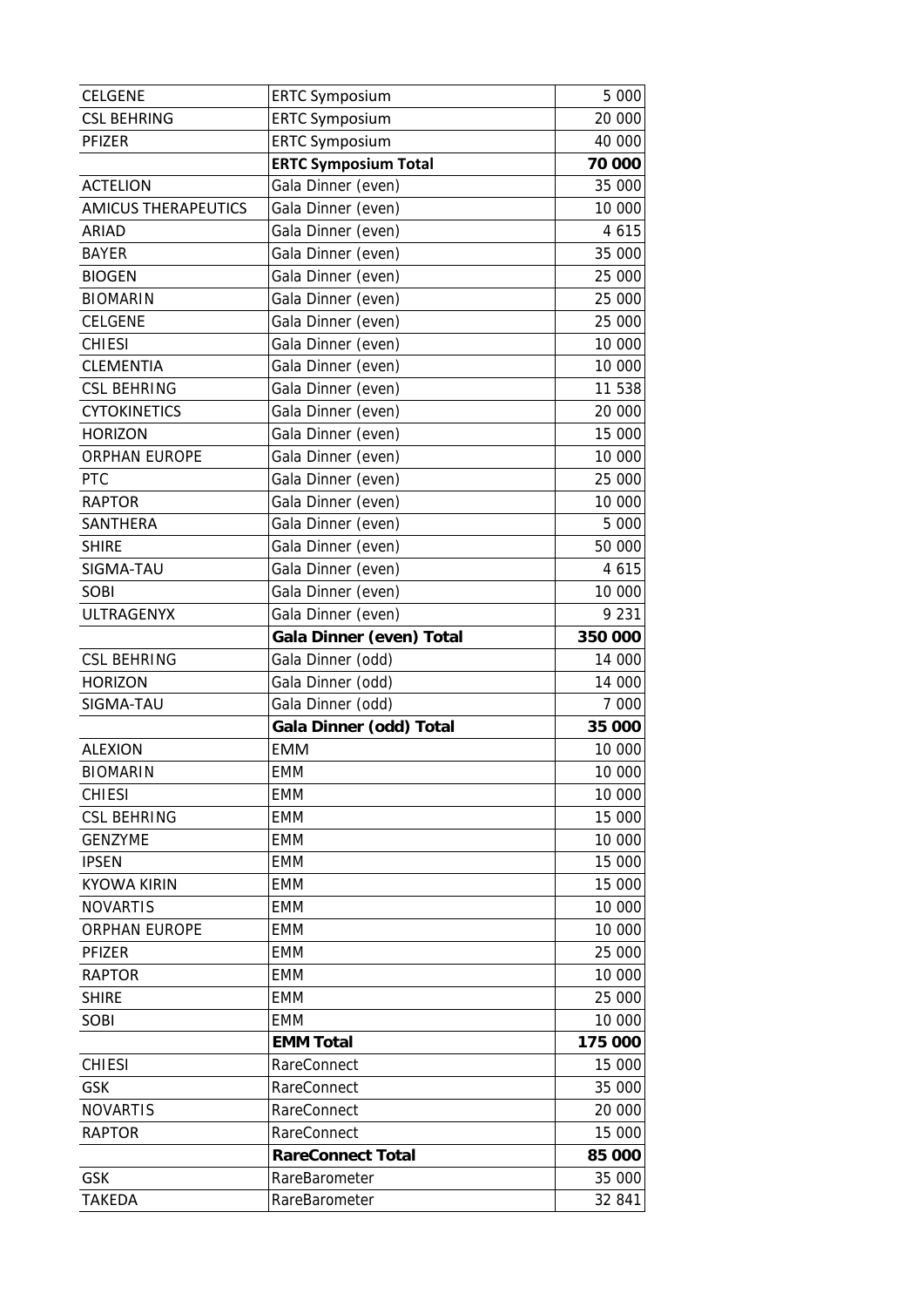| <b>VERTEX</b>    | RareBarometer                             | 15 000    |
|------------------|-------------------------------------------|-----------|
|                  | <b>RareBarometer Total</b>                | 82841     |
| <b>BIOGEN</b>    | RareDiseasesInternational                 | 15 623    |
| <b>GENZYME</b>   | RareDiseasesInternational                 | 20 000    |
| <b>NOVARTIS</b>  | RareDiseasesInternational                 | 39 167    |
| <b>SHIRE</b>     | RareDiseasesInternational                 | 20 000    |
| <b>VERTEX</b>    | RareDiseasesInternational                 | 20 000    |
|                  | <b>RareDiseasesInternational Total</b>    | 114 790   |
| <b>CELGENE</b>   | <b>EURORDIS International Initiatives</b> | 30 000    |
| PFIZER           | <b>EURORDIS International Initiatives</b> | 42 000    |
|                  | <b>EURORDIS International Initiatives</b> | 72 000    |
| <b>INTERCEPT</b> | <b>Miscellaneous</b>                      | 2 0 0 0   |
|                  | <b>Miscellaneous Total</b>                | 2000      |
|                  | <b>Grand Total</b>                        | 1 443 631 |